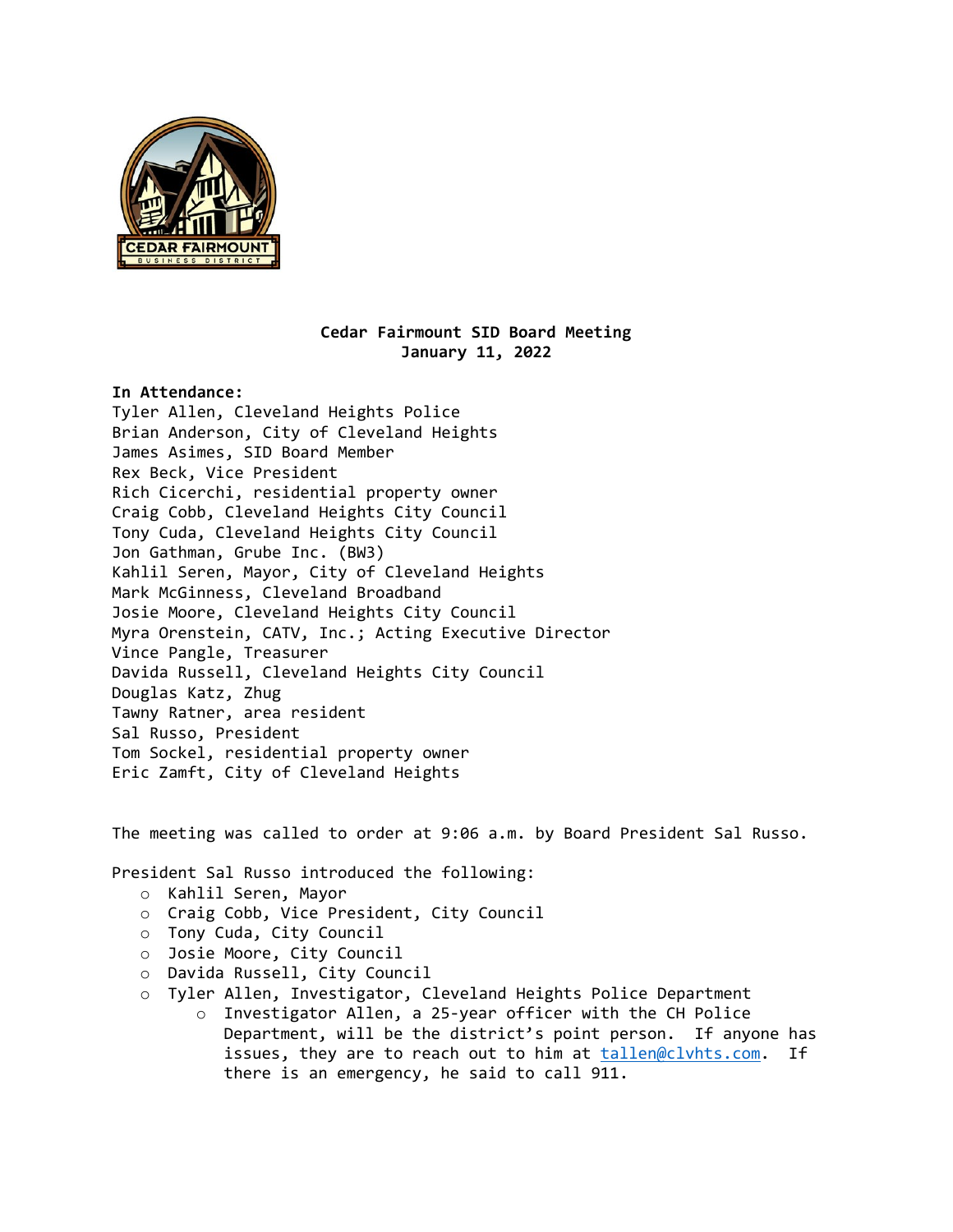- o He explained that the Police Academy was shut down last year and that hopefully it will reopen this year. Mayor Seren agreed that the Academy is a benefit to the city and that Covid has presented an issue with recruitment of new police personnel.
	- Mayor Seren explained that it is more difficult to recruit new officers and that a financial analysis is needed to determine how Cleveland Heights is recruiting, investigate different recruitment methods.
- $\circ$  Investigator Allen invites anyone to contact him with any program ideas about how the police department may best interface with the public through food drives, programs at Cleveland Heights High School or any other concept

#### **Minutes**

Vince Pangle made a motion to approve the minutes of the November 2021 meeting as read. James Asimes seconded. The minutes were approved as read.

#### **Treasurer's Report**

Vince said that it was difficult getting over the hump in 2021 and that the SID would have ended in a budgetary shortfall had it not been for the city's assistance. He extended kudos to City Council in its part in providing a loan to the SID.

Myra Orenstein thanked Deluxe Outdoor Maintenance for foregoing the cost of the 2022 winter planters (\$4,000-\$4,500). Deluxe is not charging the SID in an effort to help it overcome the shortfall.

Rex Beck made a motion to accept the Financials as read. James Asimes seconded. The Financials were approved as read.

### **Old Business**

**Budgetary Shortfall**-The City of Cleveland Heights granted the SID a \$35,000 loan to help overcome its budgetary shortfall. All members of the SID thanked City Council for its assistance.

**Top of the Hill**-Myra reported that although it is slightly behind schedule, a point person and leasing office will be opening in Spring, 2022. Eric Zamft added that Flaherty & Collins is looking to include local artwork on the property. He will be reaching out to Cedar Fairmount Arts. Cedar Fairmount Arts is also approaching Flaherty & Collins to assist in the creation of a park directly across from the development. Brian Anderson said operators should contact him if they are interested in leasing restaurant and/or retail space.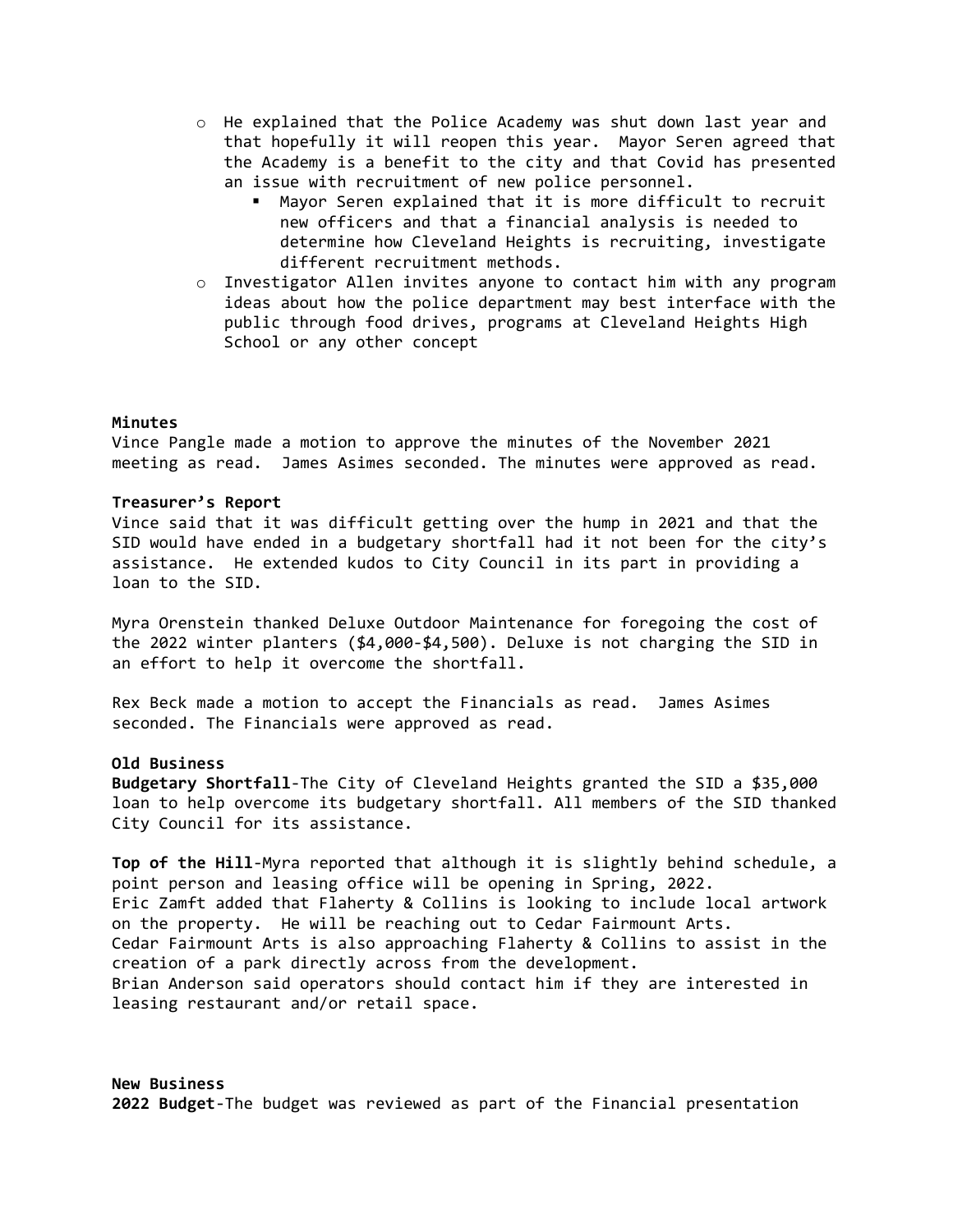**Relocation of Planters**-Myra explained that the planters previously located in front of the Heights Center Building per the request of the owner. The owner has purchased planters for the building. The SID's planters have been moved to Fairmount and other sidewalk locations on the south side of the district.

**Buffalo Wild Wings**-Vince said that Grube Inc is the new franchisee operating at this location. He is excited that this larger operator will be involved with the district.

**Chipotle**-James explained that his firm was approached by a California company about purchasing the property on which Chipotle is located. James' firm still maintains ownership of the property previously occupied by Zoss and Nighttown and currently occupied by the hair salon. Renovations are currently underway for Nighttown. Plans are being finalized.

**Expansion of SID**-Myra explained that she will be sending out proxies to the commercial property owners to determine interest in expanding the SID. The goal is to extend the boundaries down Surrey and Lennox, up portions of Cedar and from Surrey to Top of the Hill on Euclid Heights Boulevard. She has been speaking with residential building owners of the many advantages of being part of the SID.

Vince added that in addition to the fact that the SID would cover costs for sidewalk plowing and landscape beautification, increasing the SID's footprint would allow for more promotions thereby increasing the value of the residential properties.

Sal explained that the creation of a neighborhood would be beneficial for all involved and that with the extra dollars, the SID would be capable of creating more programs.

**Commercial Vacancies**-Sal said that his building is experiencing a higher vacancy rate than in the past. Myra suggested creating a portion of the website that would feature leasing options. Brian Anderson requested a copy of that list.

**Traffic**-Brian said that there have been issues with traffic tie-ups at the corner of Lennox and Cedar because of Chipotle. The restaurant was supposed to have been a pickup only and has been functioning as a drive-through thereby taking excessive time for fulfilling orders. Chipotle is also experiencing staff shortages and is unable to fill orders in a timely manner. Brian is working with Chipotle's regional personnel to resolve this issue.

**CAC Funding**-Myra said that CAC has cut back on funding for 2022 and that both Cedar Fairmount and Coventry were awarded grants amounting to \$4,000. These are match grants the money from which will be used towards summer programming.

**Suggestions for Promotions**-Doug Katz had proposed having businesses open late one day/month and having the SID offer a drawing for a prize on these